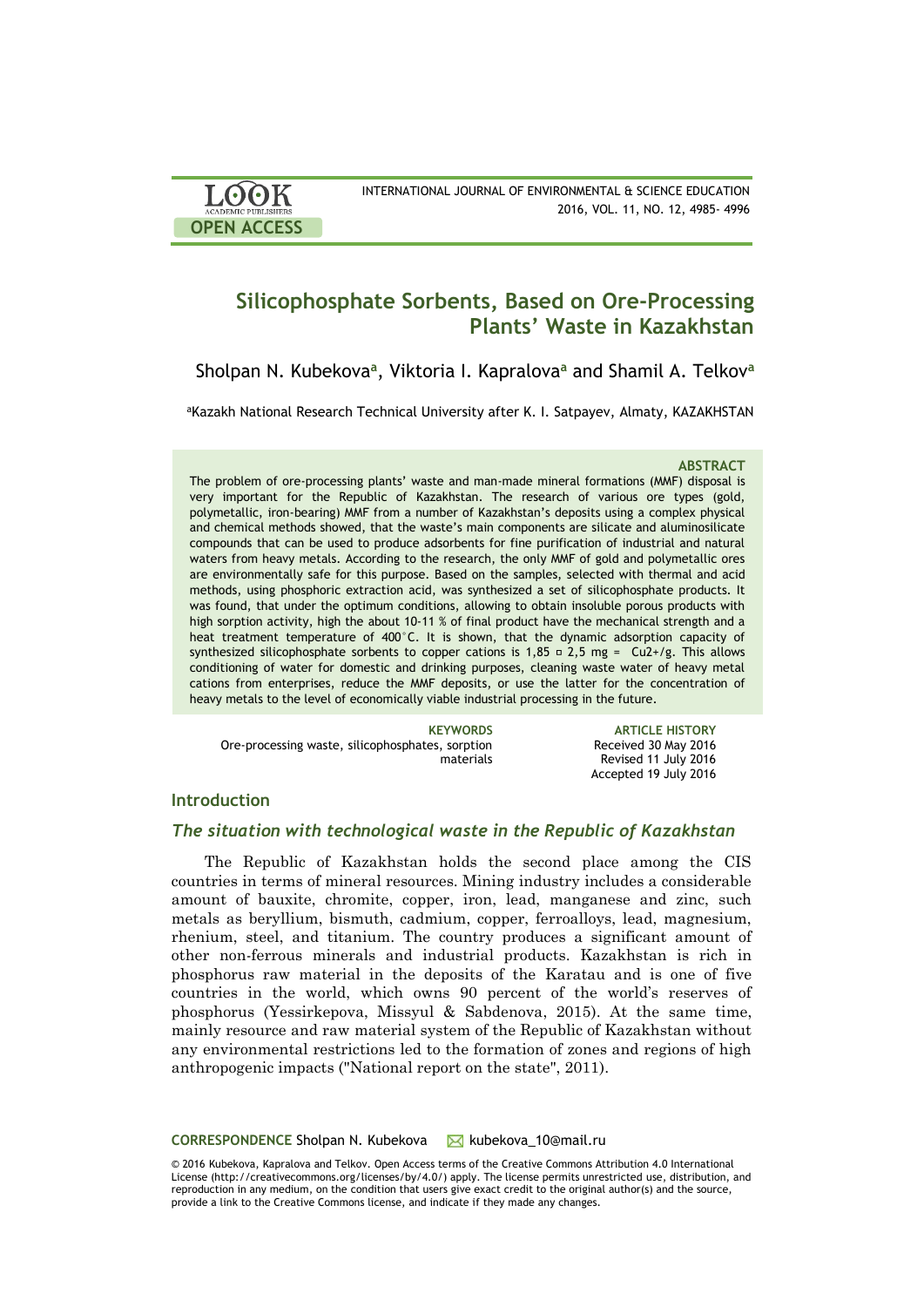At different stages of processing mineral raw materials, measurable amounts of man-made mineral formations (MMF) are produced, i.e. rock, tailings, sludge and slag - compounds and minerals not used in a commercial product. The main disposal method of the newly formed MMF is still to store them in the open air and pumping contaminated water in underground reservoirs, therefore the MMF accumulation is not reduced, so the environmental problems stay. The negative impact on the environment can be seen in the area, 10 or more times bigger than the area with waste (Nevskaya & Marinina, 2015).



**Figure 1.** The deposited copper ore waste of Zheksagan mining-and-metallurgical integrated works

As of the 1st half of 2015, the country has accumulated 28,015 billion tons of industrial waste. The main sources of industrial waste are the mining and metallurgical industry.

In the Republic of Kazakhstan MMF is summarized in (Government Report. (1988/1989). At the same time, due to an increase in the extracted raw ore with fine impregnation, minerals with similar physico-chemical properties, the efficiency of traditional processing technologies such as flotation, is significantly reduced ("Developments in Mineral Processing", 2000; Matis & Mavros, 1991).

### *Prospects of new sorption materials based on MMF*

Usually, the main components of MMF are silicon compounds, allowing, in our opinion, to use them as an alternative source of raw materials in the process of producing porous silicon-containing sorbents. It is known, that the basis of most (both natural and synthetic) sorbents is a silicate matrix is built of SiO4 tetrahedrons (Iler, 1979; Deng, 2015). However, wastes, containing clay minerals, swell in the sorption process, and as a result, filtering conditions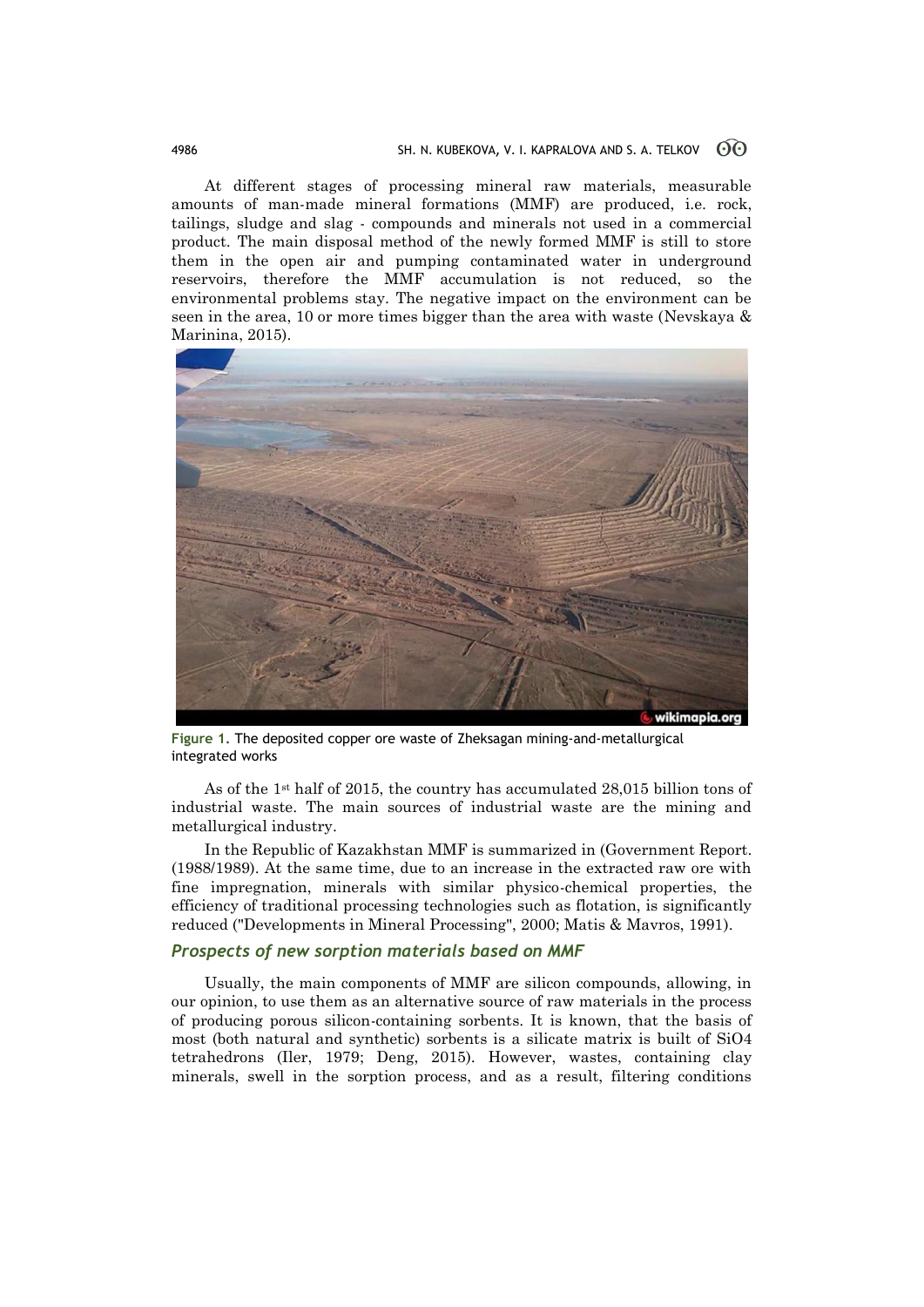#### 60 INTERNATIONAL JOURNAL OF ENVIRONMENTAL & SCIENCE EDUCATION 4987

deteriorate and filtering liquid environments takes more time. Waste, containing quartz, has low sorption properties.

Thus, the investigation of MMF recycling possibility as waste of processing enterprises into new sorption materials is important. Solving this problem will not only improve the ecological situation in the enterprises of the regions with mining complexes, but also establish new productions and expand the range of chemical products in Kazakhstan.

# *Overview of producing methods for sorbents, based on silicon and aluminum oxides*

Sorption processes are of great importance both for cleaning a variety of liquids and gases of impurities and the concentration technology of scattered elements. The compositions of sorption materials vary widely, but, usually, the basic compounds for the synthesis are aluminum oxides and silicon salts, phosphorus, and natural aluminosilicates (Uberoi & Shadman, 1991; "DAI Products", 2015; Gelfman et al., 2002; Gubaidulina et al., 2005; Su-Hsia & Ruey-Shin, 2002).

One of the common methods for the preparation of inorganic sorbents is mixing  $SiO<sub>2</sub>$  source with various additives and a subsequent hydrothermal crystallization or sintering of the resulting mixture. Thus, the authors (Pat. 6413492 USA; Pat. 6416732 USA; Sumer & Yuda, 2001) provide a method of producing synthetic aluminosilicate zeolite by mixing a source of  $SiO<sub>2</sub>$  and a source of  $Al_2O_3$  (e.g., clay, kaolin, aluminum oxide or sulfate) in aqueous solution with addition of NaOH to a mixture of carbonate (or tripolyphosphate) and crystallization of the sodium zeolites. The paper (Pat. 2024430 Russia) describes a method of producing silico-aluminophosphate through mixing alumina, phosphoric acid, silica, water and quaternary ammonium hydroxide, hydrothermal crystallisation of the mixture, filtering, washing, drying and calcination. The alumino-phosphate silicon-substituting molecular sieves were first described in 1984 and are constantly being improved (Pat. 20050090390 US). The members of this new class of silico-aluminophosphate material have a three-dimensional crystal framework structure of  $PQ^2$ , AlO<sup>2</sup> and SiO<sup>2</sup> tetrahedral fragments and have high sorption characteristics. (Shilina & Milinchuk, 2010; Marchenko et al., 2002) At the same time, the preparation of such sorbents requires expensive organic, organometallic reagents and complex equipment, including autoclaves and time (up to 15 days) to obtain the final product. All this eventually leads to a significant increase in the cost of synthetic adsorbents.

It should be emphasized that as a source of silica and alumina, most authors use either pure salts and oxides, or natural, clay minerals generally. To date, the scientific literature has no information on the use as a source of silicon and aluminum-containing materials to produce sorbents out of ore-processing waste, which will not only significantly reduce the production cost, but also improve the ecological situation in the industrial regions.

The purpose of this study is to investigate the possibility of using MMF of different types of ore Kazakhstan's deposits as a silicon-containing raw material in the preparation of silicophosphate materials.

The work tasks included: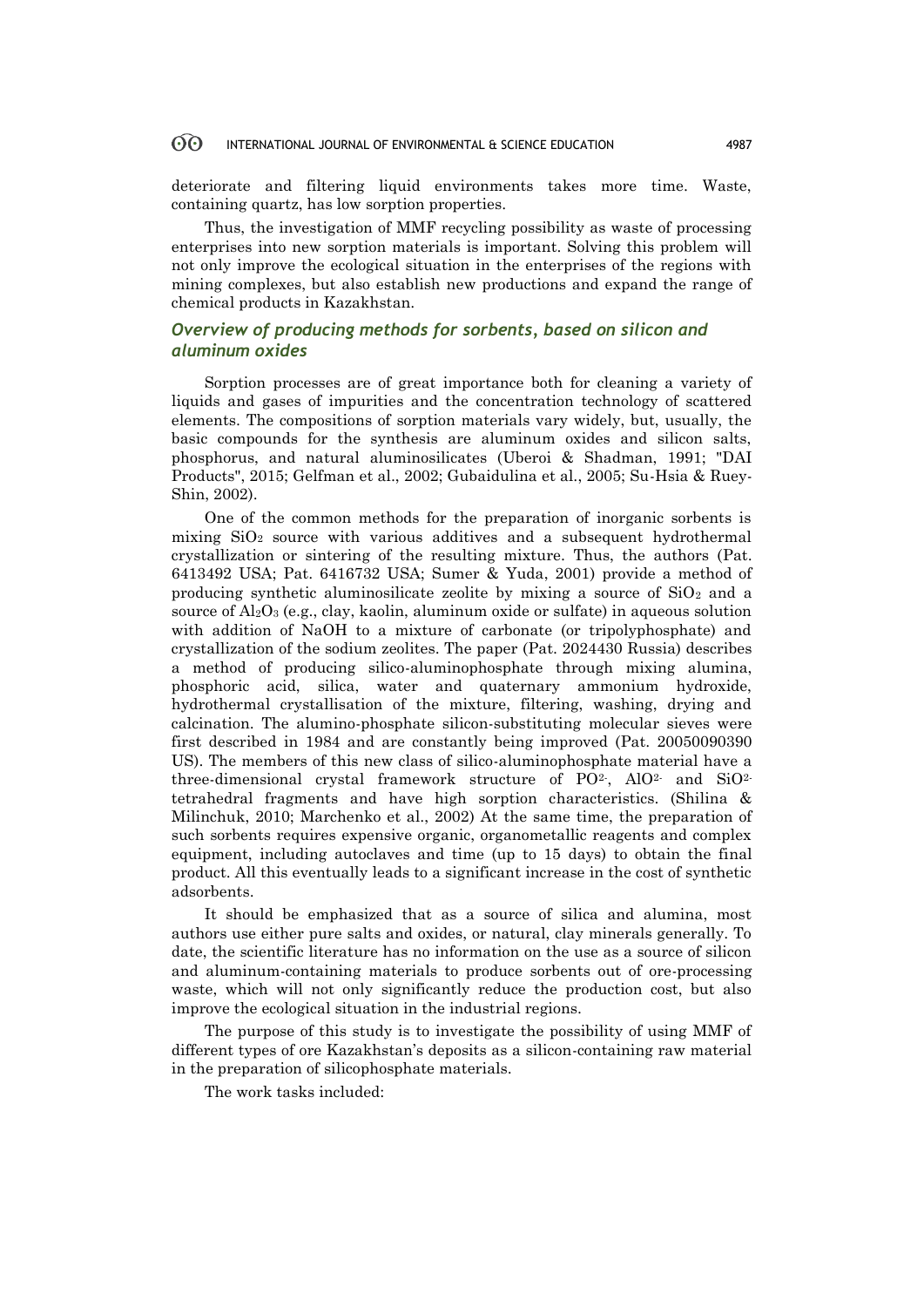– study the phase and substance MMF composition of various ore types of some Kazakh deposits;

– select promising MMF samples as silicon sources;

– synthesize silicophosphate materials in selected samples and show the possibility of their use as sorbents for wastewater treatment from heavy metal cations.

The research results presented in this paper are found as a part of a research project, funded by the Ministry of Education and Science of the Republic of Kazakhstan under the grant №757.MON.GF.15.RIPR.43 on the topic: "Technology development for recycling non-ferrous metal ore into silicophosphate sorption materials in Kazakhstan" issued by Kazakh national technical University named after K.I. Satpayev.

# **Materials and methods**

# *Research objects*

As the objects of the study were used MMF of various ore types of some Kazakh deposits, namely: gold ore (sample №1), polymetallic ore (sample №2) and iron-ore (sample №3).

### *Research methods*

Phase composition of ore-processing waste was studied through X-ray diffraction with an automated DRON-3 diffractometer with Cu*Ka-*radiation, βfilter. X-ray analysis was performed based on semi-quantitative diffraction patterns of powder samples using the method of equal test portions and artificial mixtures. Interpretation of diffraction patterns was performed using the ICDD data files, database data PDF2 diffractometric powder diffraction patterns and minerals, clean of impurities.

The investigation of the chemical MMF composition of different ore types was conducted by electron microprobe analysis (EDX) using a JEOL-733 electron microscope firm X-ray analyzer.

To determine the solubility of the synthesized adsorbents, authors took 1g of sample, taken to the nearest 0.0001 g, dissolved it in 100 ml of distilled water and stirred in a shaker for 30 min. Then the solution was filtered, dried and the insoluble sorbent was weighed.

Studies of the material's porous structure were performed through mercury porometry. To determine the sorption capacity of the synthesized porous silicophosphate product, were prepared copper sulfate (CuSO4) model solutions of "pure for analysis" reagent on distilled water. The research was conducted through the dynamic method, in a column with a diameter of 5 mm and a height of 150 mm, charged with about 0.5 g of the synthesized sorbent. Through a column was passed the CuSO<sup>4</sup> model solutions; researchers spectrophotometrically analyzed the flowing fluids on  $Cu<sup>2+</sup>$  cations content through the formation of a colored complex with sodium diethyldithiocarbamate (Uddin et al., 2014).

# *Methods of obtaining*

Authors used acid-thermal method to obtain silicophosphate porous materials based on ore-processing waste MMF.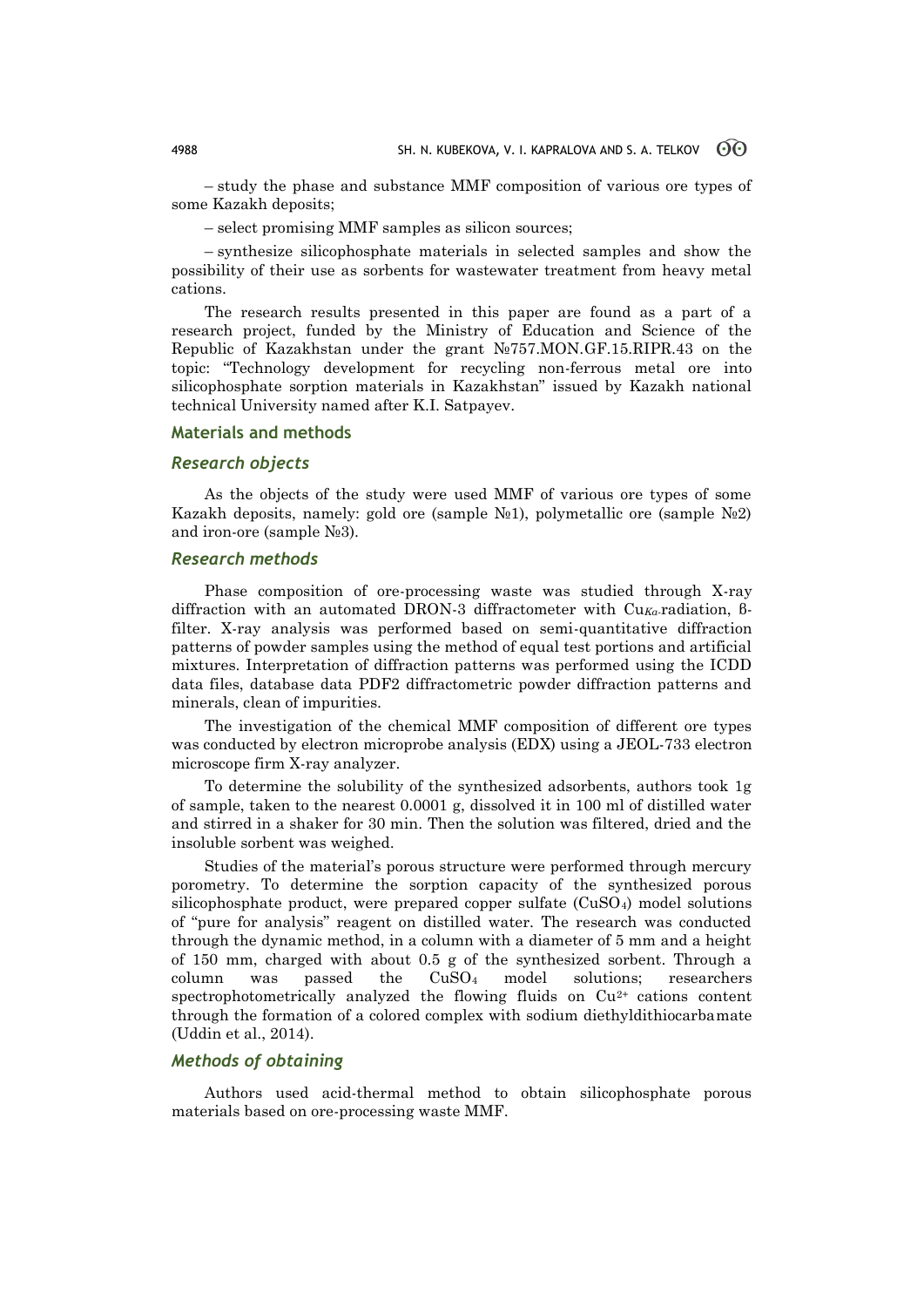#### 60 INTERNATIONAL JOURNAL OF ENVIRONMENTAL & SCIENCE EDUCATION 4989

First, according to the results of the analysis on the contents of oxygenbearing components, number of extraction phosphoric acid  $(H_3PO_4)$  of domestic production was calculated. Mixing raw materials with  $40-42\%$  H<sub>3</sub>PO<sub>4</sub> solution (density 1.2 g/cm<sup>3</sup>) was performed at a ratio of MMF :  $H_3PO_4$  from 10: 1 to 10: 2, to receive pasty material. The wet paste was forced through an extruder, the resulting precursor grains were dried for one hour at 105°C, and then calcined at temperatures of 400, 600 and 800°C for 1 hour.

### **Results**

X-ray diffraction results show that the mineral composition of gold ore MMF includes quartz  $SiO<sub>2</sub>$  (95,4 %), muscovite  $KAl<sub>2</sub>$  (Al $Si<sub>3</sub>O<sub>10</sub>$ )(OH)<sub>2</sub> (3.6 %) and goethite FeO (OH) (1 %). The polymetallic ore MMF mostly consists of various aluminosilicates: montmorillonite, (Na, Ca)<sub>0,3</sub> (Al, Mg, Fe)<sub>2</sub>Si<sub>2</sub>O<sub>10</sub>(OH)<sub>2</sub> • nH<sub>2</sub>O  $(51.4 \%)$ , kaolinite Al<sub>2</sub>(Si<sub>2</sub>O<sub>5</sub>)(OH)<sub>4</sub> (22.0 %), muscovite KAl<sub>2</sub>(AlSi<sub>3</sub>O<sub>10</sub>)(OH)<sub>2</sub> (6.7) %), quartz (11.8%), as well as carbonates in the form of dolomite,  $CaMg(CO_3)_2$ (4.1 %) and calcite (3.9 %). The main phase in the iron ore MMF is goethite FeO(OH) (41.5 %), as well as quartz (39 %), calcite CaCO<sub>3</sub> (19.0 %) and the CdI<sub>2</sub> trails.

To get more informative data on the chemical composition, the corresponding MMF samples were subjected to EDX-analysis, the results of which are presented in Table 1. EDX-analysis showed that iron ore waste includes not only cadmium iodide, but also barium compounds. The presence of cadmium and barium compounds in waste can be attributed to the use of heavy suspensions in processing this ore. Since the salts of these metals are toxic, the use of iron ore MMF as a precursor for the synthesis of silicophosphate sorbents is undesirable. Therefore, further experiments used only MMF of gold and polymetallic ores as a raw material for sorbents: the sample №1 and the sample N<sup>o</sup>2 respectively.

|              |                     | Component content in relation to oxydes, wt.% |                                |                           |                           |                           |                           |                           |                  |                           |                    |  |
|--------------|---------------------|-----------------------------------------------|--------------------------------|---------------------------|---------------------------|---------------------------|---------------------------|---------------------------|------------------|---------------------------|--------------------|--|
| ssam<br>ples | SiO <sub>2</sub>    | Al <sub>2</sub> O <sub>3</sub>                | Fe <sub>2</sub> O <sub>3</sub> | K <sub>2</sub> O          | CaO                       | MgO                       | TiO <sub>2</sub>          | ZnO                       | CdO              |                           | BaO                |  |
| 1            | 0.81                | $81,52 \pm 10,14 \pm 1$<br>0.21               | $3,85 \pm$<br>0.54             | $3,45 \pm$<br>0.19        | 0,00                      | $0,70\pm$<br>0,09         | 0,00                      | 0,00                      | 0.00             | 0.00                      | 0.00               |  |
| 2            | 1.17                | $63,58 \pm 17,76 \pm 1$<br>0.57               | $5,66 \pm$<br>0.28             | $3,05\pm$<br>0.07         | 3,60 <sub>±</sub><br>0.09 | 4,91 <sub>±</sub><br>0.33 | $0,46 \pm$<br>0.07        | 0.98 <sub>±</sub><br>0,09 | 0.00             | 0.00                      | 0.00               |  |
| 3            | $31.21 \pm$<br>3,03 | 9,58 <sub>±</sub><br>0,51                     | $39,46 \pm$<br>1,65            | 1,29 <sub>±</sub><br>0,14 | $7,96 \pm$<br>0,35        | $0.79 \pm$<br>0.08        | 0,57 <sub>±</sub><br>0,16 | 0,00                      | $1.59 +$<br>0.21 | 4,39 <sub>±</sub><br>0,19 | $2,21 \pm$<br>0,17 |  |
|              |                     |                                               |                                |                           |                           |                           |                           |                           |                  |                           |                    |  |

**Table 1.** The original chemical composition of different ore types of MMF in Kazakhstan based on the EDX data - analysis

The chemical composition analysis results (Table 1) show that the main components of oxygen-bearing MMF is alumina, potassium, alkaline earth metals and iron oxydes. According to the content of these components the amount of phosphoric acid for synthesis was calculated, based on the molar ratio MeOx /  $P_2O_5 = 1$  (in dihydrogenphosphate) and MeOx /  $P_2O_5 = 2$  (in hydrogenphosphates). It was found, that silicophosphate synthesis at the molar ratio of the starting components MeOx /  $P_2O_5 = 1$  requires a large energy consumption for the evaporation of the liquid phase, and the resulting products have high solubility, which limits their possible use as sorbents. Therefore,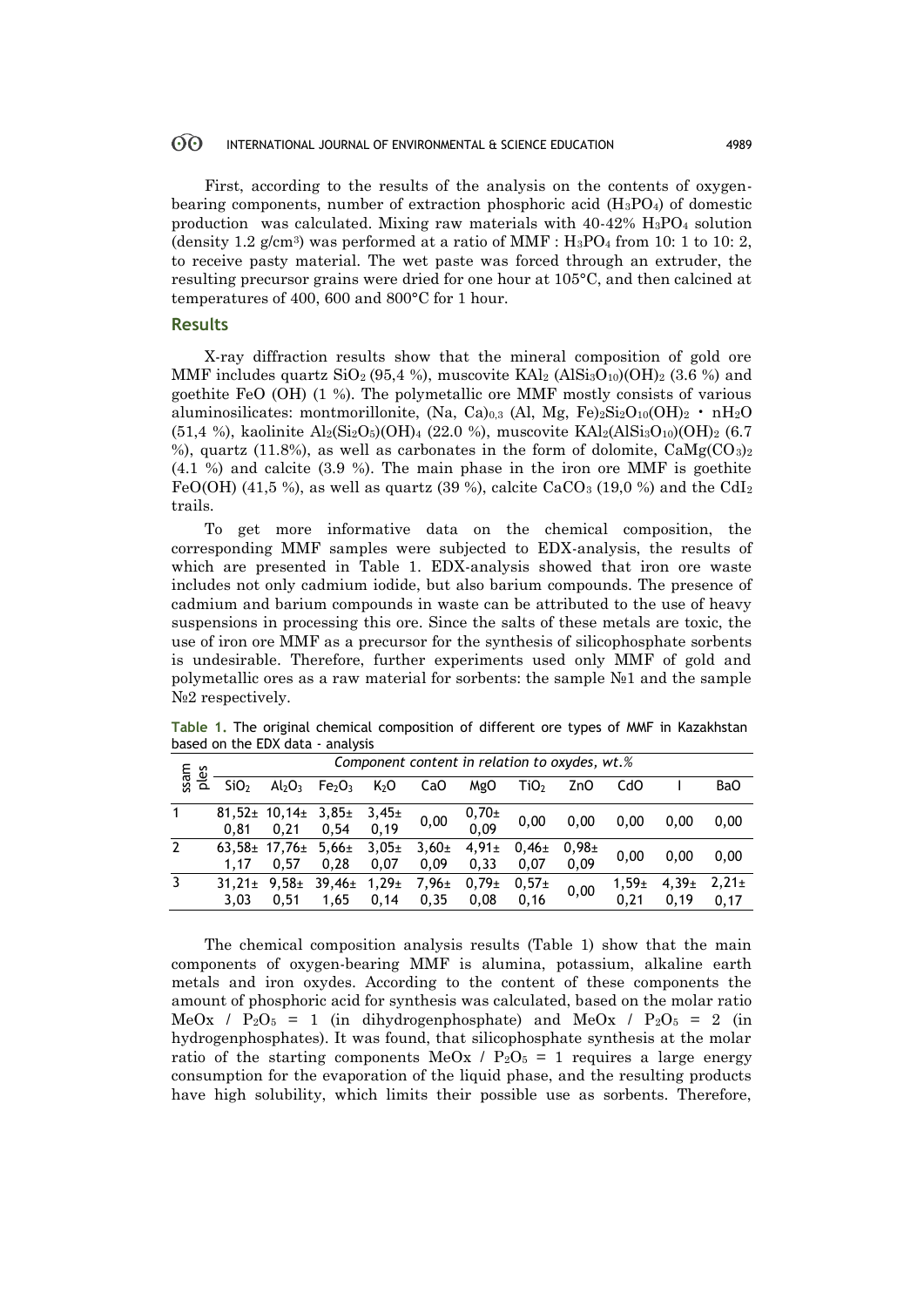further we studied the properties of the products obtained at a molar component ratio of MeO /  $P_2O_5 = 2$ .

X-ray analysis of two types of the synthesized silicophosphates showed no long-range order for phosphorus phases in the temperature range studied. The composition of silicophosphate crystalline phases, obtained from the sample  $N_2$ 1, does not depend on synthesis temperature and is close to the raw material (96.2 % Silica and 3.8 % Muscovite). At the same time, the product's synthesis temperature change based on polymetallic ore waste (sample  $N_2$ ) from 400°C to 800°C substantially alters the composition of the crystalline phase (Table 2, Fig. 2). As it can be seen from Table 2, at 800 °C the complete decomposition of aluminosilicates of kaolinite, muscovite, albite occurs, that may be explained by the interaction of the ions  $Al^{3+}$ ,  $K^+$ ,  $Na^+$  with phosphate ions, as well as crystallization of the unbound  $SiO<sub>2</sub>$  in the form of stable cristobalite and tridymite.

**Table 2.** Phase contents of silicophosphate products, synthesized based on polymetallic ore MMF after thermal treatment at vatious temperatures

| Phase                                                               | Phase content, wt.% after thermal treatment at |        |  |  |  |  |
|---------------------------------------------------------------------|------------------------------------------------|--------|--|--|--|--|
|                                                                     | 400 °C                                         | 800 °C |  |  |  |  |
| Quartz $SiO2$                                                       | 44,7                                           | 35,1   |  |  |  |  |
| Cristobalite SiO <sub>2</sub>                                       | 0,0                                            | 32,1   |  |  |  |  |
| Tridymite $SiO2$                                                    | 0,0                                            | 25,7   |  |  |  |  |
| Kaolinite Al2(Si <sub>2</sub> O <sub>5</sub> )(OH) <sub>4</sub>     | 32,0                                           | 0,0    |  |  |  |  |
| Muskovite KAl2(AlSi <sub>3</sub> O <sub>10</sub> )(OH) <sub>2</sub> | 8,9                                            | 0,0    |  |  |  |  |
| Albite $Na(AlSi3O8)$                                                | 7,4                                            | 0,0    |  |  |  |  |
| Ortoclase KAlSi <sub>35</sub> O <sub>8</sub>                        | 7,0                                            | 7.1    |  |  |  |  |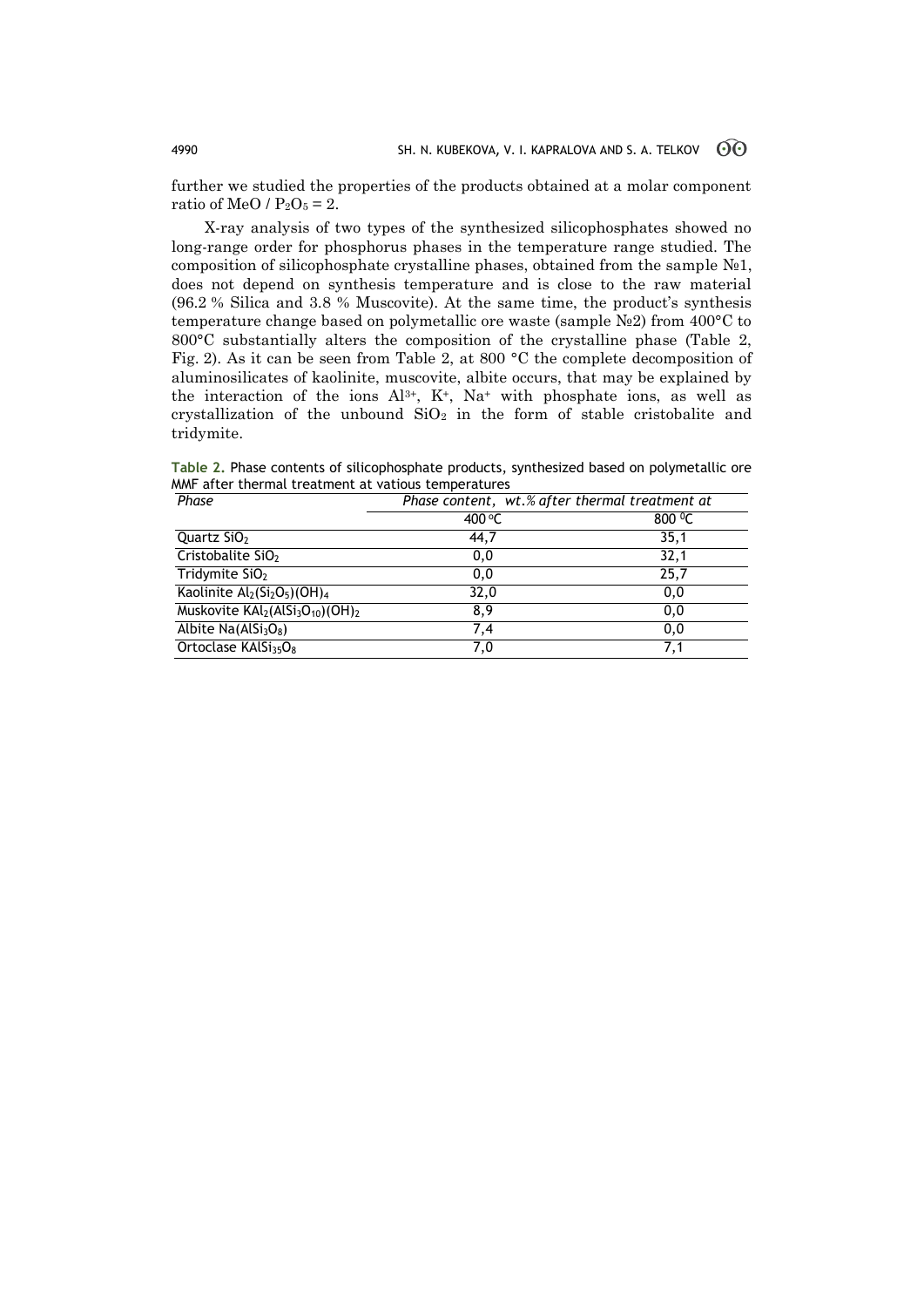

**Figure 2.** Diffractograms of silicophosphate products, synthesized based on polymetallic ore waste at 400 **°**C (a) and 800 **°**C (b)

Chemical composition of silicophosphate products from MMF samples  $\mathbb{N}^1$ and №2 after heat treatment at 400 and 800°C, based on the EDX-analysis, is shown in Tables 3 and 4. Despite the different contents of aluminum, magnesium, silicon in both cases, the phosphorus content remains virtually the same  $(10,4 - 11,5\%)$ .

For sorption materials used for water treatment, an important indicator is the stability during operation, i.e., the ability to maintain a constant composition in water. Synthesis temperature research on the solubility of the obtained products (Figure 3) showed that practically insoluble silicophosphate materials are synthesized at a temperature of 400°C. With increasing temperature an increase in the solubility of the products obtained; still, the silicophosphate solubility, obtained from polymetallic ore MMF throughout the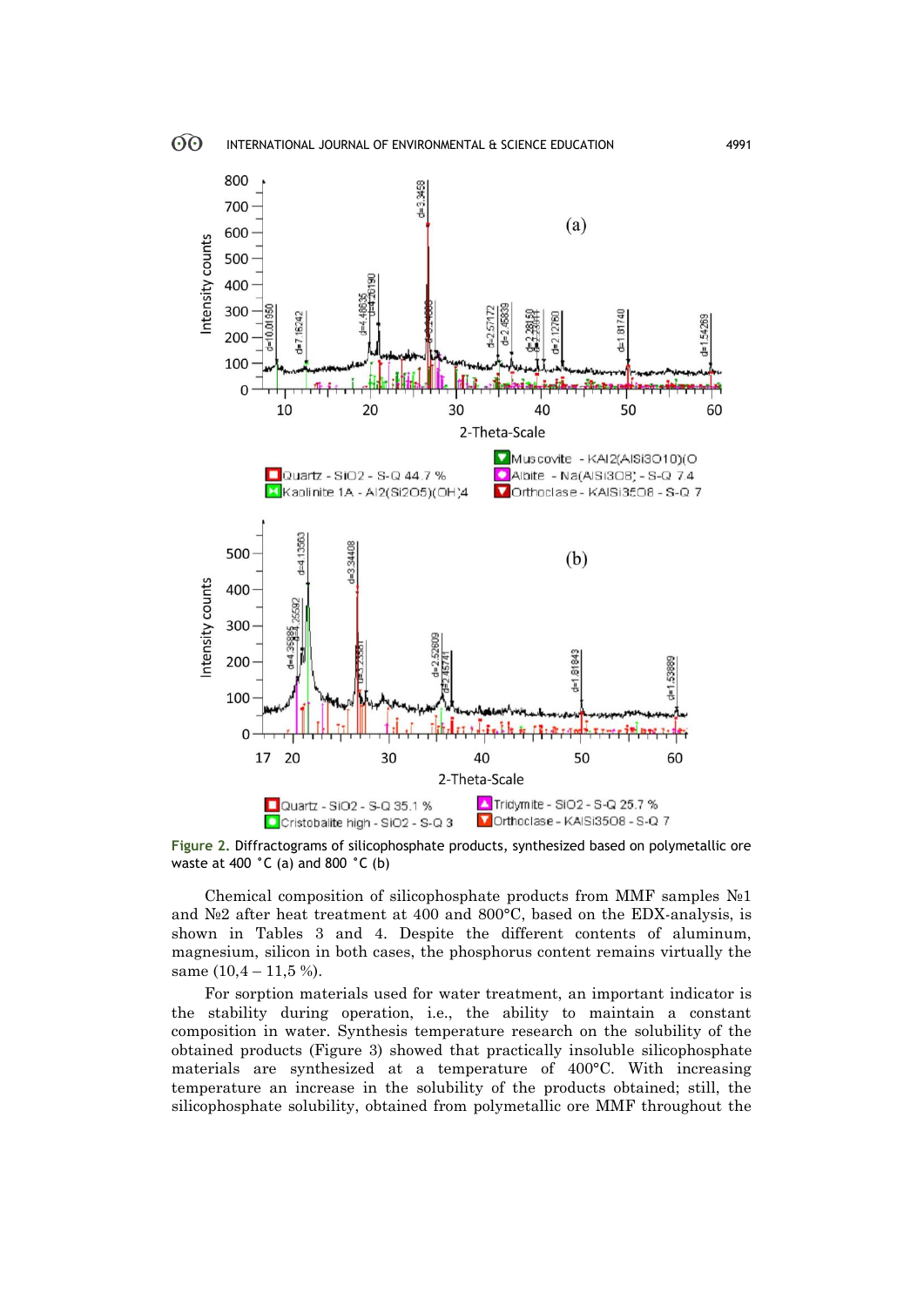temperature range studied (except 400°C), is higher than the sample, prepared based on gold ore MMF. Solubilization of the first is probably due to the reaction of phosphoric acid with clay and micaceous minerals causes their degradation to form a soluble metal monophosphates, which are converted into poorly soluble condensed phosphates with the temperature rise to 400°C. The increased synthesis temperature to 600°C and especially up to 800°C probably leads to the translation of condensed phosphates of alkali metals (present in the starting waste samples) into vitreous, more soluble forms.

**Table 3.** The chemical composition of the synthesized silicophosphate products based on gold ore MMF (sample №1) after heat treatment at different temperatures

| T. °C | Elements content, wt.% |          |            |             |                    |            |            |                |  |  |
|-------|------------------------|----------|------------|-------------|--------------------|------------|------------|----------------|--|--|
|       |                        | Mg       | Al         | Si          | D                  |            | Fe         | total          |  |  |
| 400   | 53.72                  | $0.30+$  | $3.89 \pm$ | $27.27 \pm$ | 10.49 <sub>±</sub> | $2.04 \pm$ | $2.29 \pm$ | $100.00 \pm$   |  |  |
|       |                        | 0.28     | 0.03       | 0.20        | 0.59               | 0.32       | 0.15       | 0.10           |  |  |
| 800   | 53.76                  | $0.33 +$ | $3.97 \pm$ | $27.25 \pm$ | $10.41 \pm$        | $1.99 \pm$ | $2.30+$    | $100,00_{\pm}$ |  |  |
|       |                        | 0.22     | 0.05       | 0.20        | 0.49               | 0.30       | 0.07       | 0.21           |  |  |

**Table 4.** The chemical composition of the synthesized silicophosphate products based on polymetallic ore MMF (sample №2) after heat treatment at different temperatures *Т, <sup>о</sup>С Elements content, wt.%*

| ں۔ ا | LIEIIIEIILS CONCENT. WL./0 |            |      |      |                                                                    |      |      |      |                       |         |
|------|----------------------------|------------|------|------|--------------------------------------------------------------------|------|------|------|-----------------------|---------|
|      |                            | Mg         | Al   | Si   |                                                                    | K    | Ca   | Ti   | Fe                    | Zn      |
| 400  | 54.25                      | $2.12 \pm$ |      |      | $6,47\pm$ 19,32 $\pm$ 10,86 $\pm$ 1,79 $\pm$ 1,64 $\pm$ 0,24 $\pm$ |      |      |      | $2.82 +$              | $0.50+$ |
|      |                            | 0.19       | 0.28 |      | $0.33$ 0.43                                                        | 0.08 | 0.09 | 0.14 | 0.10                  | 0.21    |
| 800  | 53.15                      | $2.03\pm$  |      |      | $6,21 \pm 19,78 \pm 11,49 \pm 0,0,46 \pm 0,1,80 \pm 0,24 \pm 1$    |      |      |      | $3.21 \pm 0.36 \pm 1$ |         |
|      |                            | 0.22       | 0.12 | 0.35 | ,6/                                                                | 07   | 0.72 | 0.03 | 0.07                  | 0.14    |



**Figure 3.** The influence of thermal treatment temperature of silicophosphates on solubility

This assumption was confirmed by electron micrographs of the synthesized sample surface (Figure 4). Samples, obtained at 400°C, based on both gold ore MMF (Figure 4a.) and polymetallic ores (Figure 4c.) are crystalline, with a free porous space in a form of labyrinth of widenings and narrowings of various shapes from 0.2 to 50 microns. Still, with temperature increase up to 800°C, sample N<sup>o</sup>1 (based on gold ore MMF) becomes more dense, with observed glassy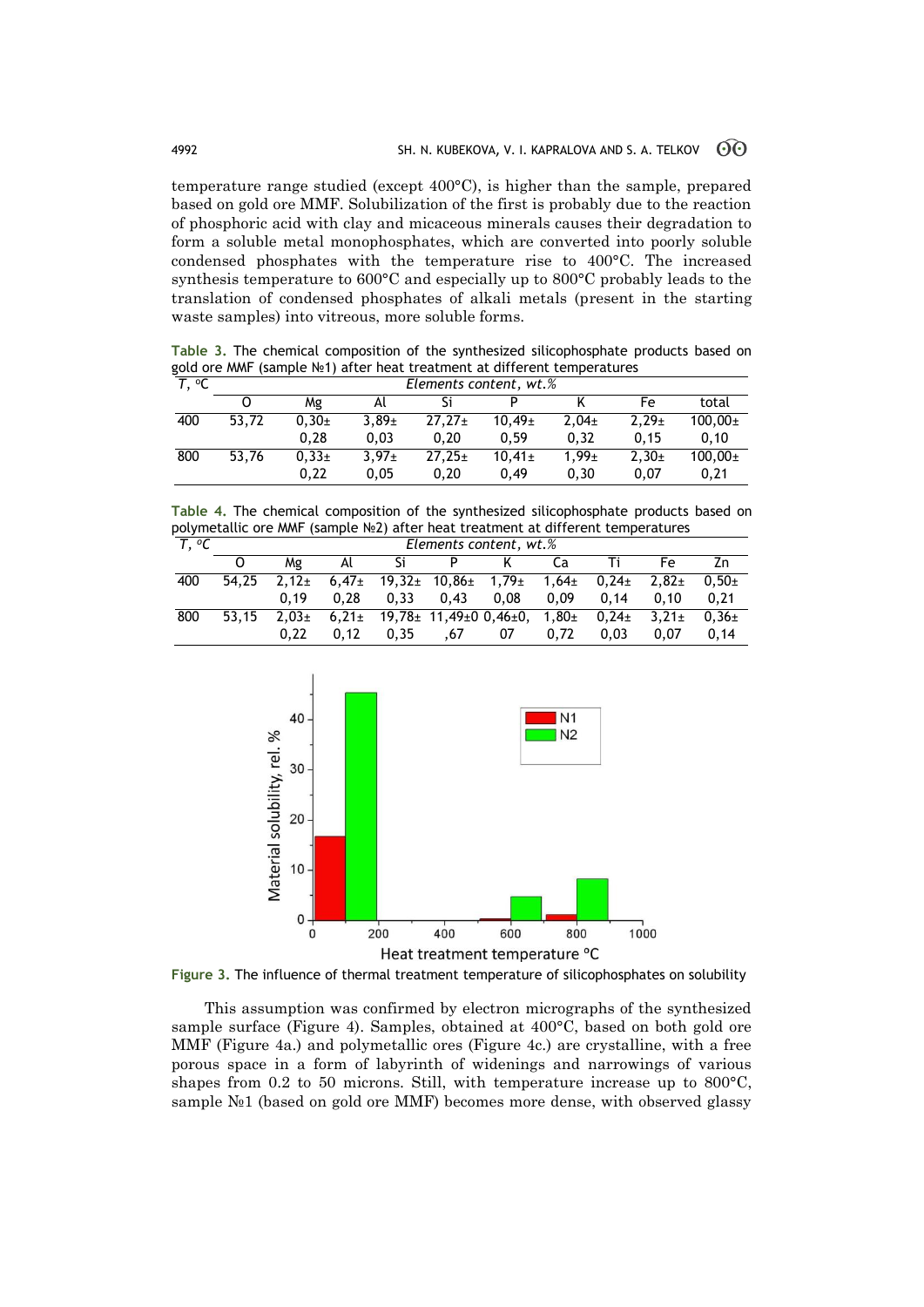needle formations (Figure 4b); even more glass phase is observed at the surface of sample №2 (polymetallic ore-based MMF (Fig. 4d).



**Figure 4.** EM images of silicophosphates, synthesized from gold ore waste at 400°C (a) 800°C (b) and silicophosphates from polymetallic ores at 400°C (c) and 800°C (d).

Investigations of the porous structure of the two types of samples correlate well with the solubility data (Figure 3). Products, synthesized at 400°C, have a large total share of long pores and high surface activity, reaching in the case of gold ore waste utilization the quantities of 170  $m^2/g$ . At higher synthesis temperatures, sinters with more dense structure appear, resulting in the natural reduction of specific surface area and total pore volume, so the sorption properties decrease as well. Thus, insoluble silicophosphate porous materials may be obtained by acid-thermal treatment of gold and polymetallic ore waste at a molar ratio of the components, based on acid-absorbing oxides equal to phosphorus pentoxide MeOx /  $P_2O_5$  close to 2: 1 and a temperature of 400°C. Nevertheless, Si / P ratio remains in the range  $1.7 \div 2.6$ .

Aside from solubility was studied the dependence of total pore volume and specific surface of obtained samples by the synthesis temperature (Table 5), and the authors found, that the maximum porosity is observed for the silicophosphates, synthesized based on both gold and polymetallic ore waste at 400°C.

In testing the sorption properties of the abovestated silicophosphate products it was found, that the dynamic sorption capacity of silicophosphate, obtained from gold ore waste at the temperature of 400 $^{\circ}$ C was 2.25 mEq Cu<sup>2+/g</sup>, and for polymetallic ore waste the dynamic sorption capacity was 1.85 mEq  $Cu^{2+}/g$ .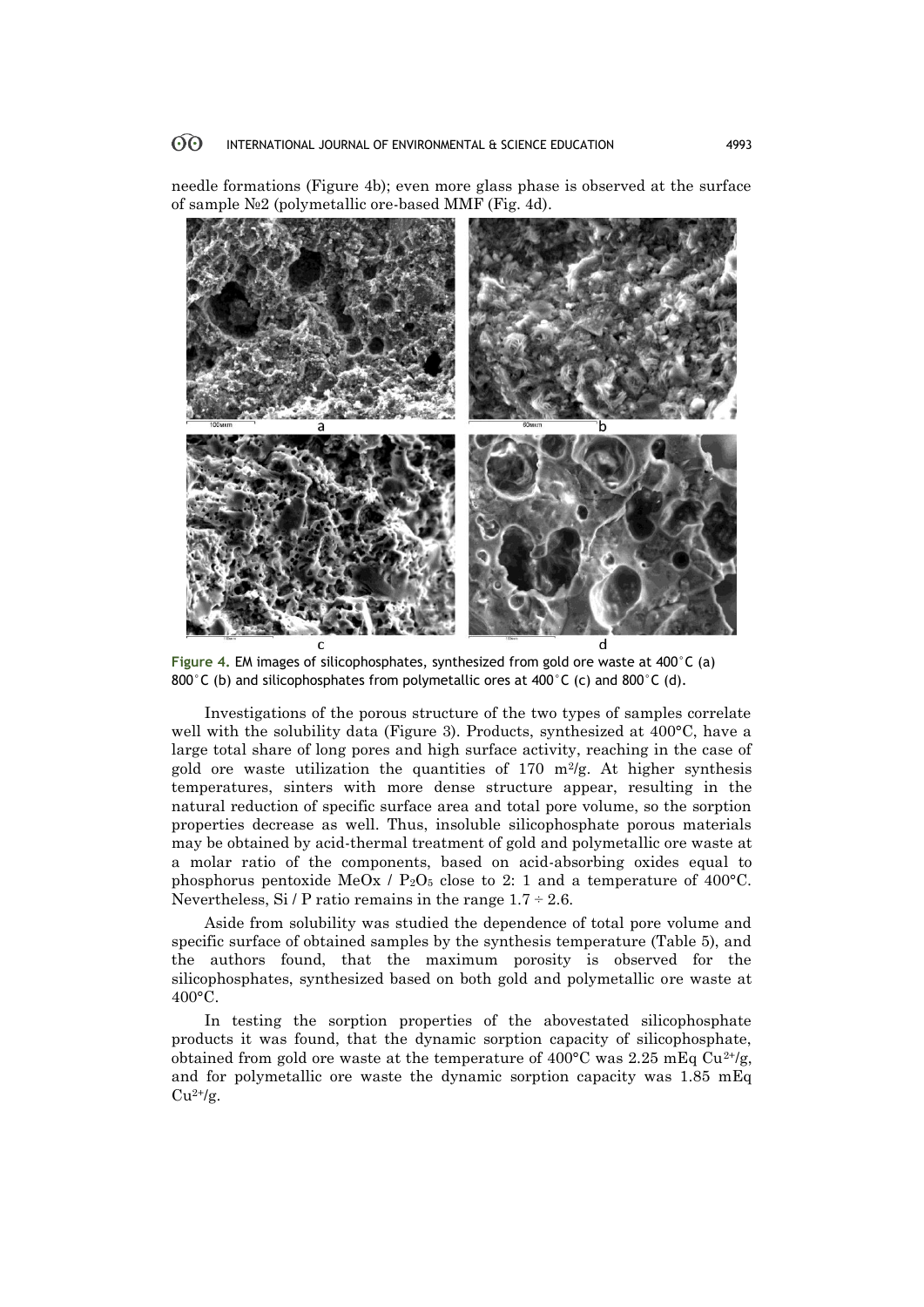| . .                                             |                             |                  |                   |  |  |
|-------------------------------------------------|-----------------------------|------------------|-------------------|--|--|
| Initial feed contents                           | Synthesis                   | Total pore       | specific surface, |  |  |
|                                                 | temperature, <sup>o</sup> C | volume, $cm^3/g$ | $m^2/q$           |  |  |
| sample $N_2$ 1 + H <sub>3</sub> PO <sub>4</sub> | 400                         | 0,209            | 170,5             |  |  |
| $(Si/P = 2,6)$                                  | 600                         | 0,165            | 74,5              |  |  |
|                                                 | 800                         | 0,103            | 11,4              |  |  |
| sample $N_2$ + $H_3$ PO <sub>4</sub>            | 400                         | 0,171            | 81,4              |  |  |
| $(Si/P = 1,7)$                                  | 600                         | 0,133            | 15,7              |  |  |
|                                                 | 800                         | 0,127            | 12,3              |  |  |
|                                                 |                             |                  |                   |  |  |

**Table 5.** The dependence of total pore volume and specific surface of the obtained silicophosphate types from the synthesis temperature

#### **Conclusions**

The authors studied the mineral, phase and chemical MMF composition of various ore types of some deposits of the Republic of Kazakhstan, and determined a set of environmentally-hazardous waste for the production of sorbents. Paper demonstrates the principal possibility of their use as a source of silicon oxide in the synthesis of silicophosphate sorbents. The initial silicon content of the waste in the form of silica or any silicate and aluminosilicate compounds may be  $65-96%$  (based on  $SiO<sub>2</sub>$ ). The amount of added phosphoric acid, allowing to create porous products with high sorption activity, in the phosphorus content of the final product is about 10-11 %. A major role in obtaining sorbent plays the thermal treatment temperature, affecting both the solubility and the porosity, as well as the product's specific surface and its mechanical strength. The optimal synthesis temperature treatment is at 400°C. With the growth of the synthesis temperature, increases the solubility of silicophosphate materials through the formation of X-ray amorphous polyphosphate compounds.

The dynamic sorption capacity of silicophosphates was obtained based on gold ore waste in relation to the copper cations was 2.25 mEq  $Cu^{2+}/g$ , and for polymetallic ore waste – 1.85 mEq  $Cu^{2+\prime}$ g. This correlates with the study results of a specific surface of samples and allows synthetic materials to be used as sorbents in the process of cleaning the natural and waste waters from heavy metal cations. Waste processing will undoubtedly lead to improve environmental conditions both at ore-processing plants and regions.

Using ore-processing waste as a source of silicon oxides will reduce the cost of materials and silicophosphates production and exclude such technological operations as chemical vapor deposition, hydrothermal crystallization mixture, filtration, flushing from the obtaining process. The relatively low, up to 400°C, silicophosphate processing temperatures can reduce production costs at an industrial scale. It is also economically reasonable to use the available locally made products, along with MMF, i.e. wet-process phosphoric acid by "Kazphosphate" (Government Report, 2016). "Kazphosphate" plans to increase its production of phosphate fertilizer to 1 million tons by 2020, expanding the world product markets (24, 25). When the content of phosphorus in the synthesized sorbents is about 10.5 %, the equivalent proportion of phosphoric acid is about 30-31 %, which allows to estimate the unit cost.

It should be noted that the studies, which have shown the ability to produce silicophosphate sorbents based on the regional MMF ore that may be used in the purification of natural and waste waters from industrial heavy metal cations are the pioneer ones. In the future, the authors of the study plan a detailed study,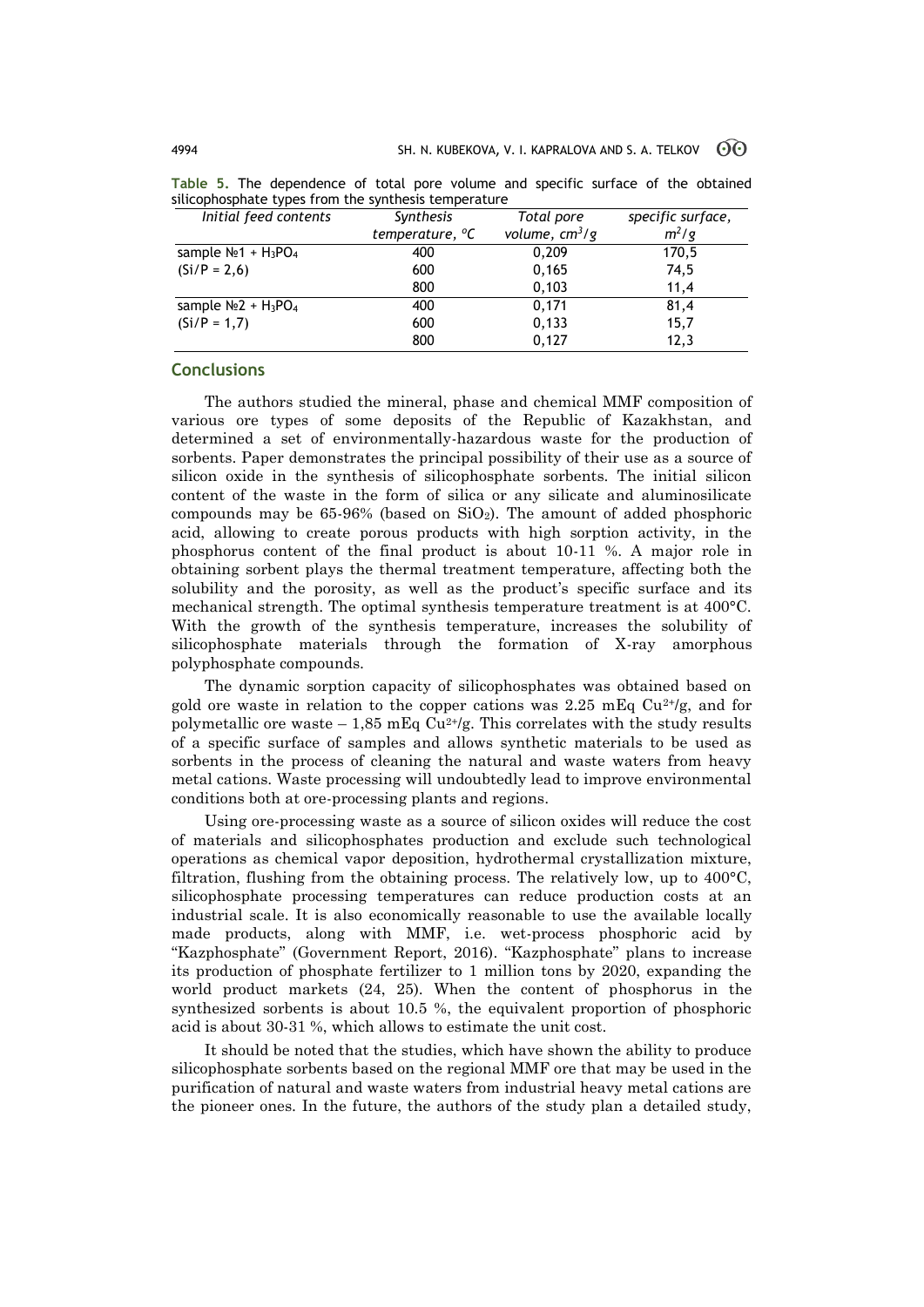#### 60 INTERNATIONAL JOURNAL OF ENVIRONMENTAL & SCIENCE EDUCATION 4995

depending on the technological and sorption properties of developed materials from their composition, their producing conditions, the comparison of the sorption capacity of other toxic substances, as well as the study of sorption mechanisms.

#### **Disclosure statement**

No potential conflict of interest was reported by the authors.

#### **Notes on contributors**

**Sholpan N. Kubekova** is a PhD, Associate Professor at the Department of Applied Chemistry, Kazakh National Research Technical University after K. I. Satpayev, Almaty, Kazakhstan.

**Viktoria I. Kapralova** is a Doctor of Engineering, Associate Professor at the Department of Applied Chemistry, Kazakh National Research Technical University after K. I. Satpayev, Almaty, Kazakhstan.

**Shamil A. Telkov** is a PhD, Associate Professor at the Department of Metallurgy of Precious Metals and Mineral Processing, Kazakh National Research Technical University after K. I. Satpayev, Almaty, Kazakhstan.

#### **References**

Deng, S. (2015). Sorbent Technology. *Encyclopedia of Chemical Processing*, 2825-2845.

- Developments in Mineral Processing. (2000),*13 Proceedings of the XXI International Mineral Processing Congress*. July 23-27. Rome, Italy. Elsevier Science, Amsterdam, 364-369.
- Dinamic Adbsorbents, Inc. (2015, March 15). *DAI Products. More about Adsorption, Desiccants and Sorbents.* Direct access: http://dynamicadsorbents.com/products2.htm
- Gelfman, M. I., Tarasov, Yu., Shevchenko, T. & Mandziy, M. R. (2002). The study of sorption characteristics of natural and modified sorbents based on silica-alumina raw material. *Chemical Industry, 8,* 50 – 56
- Government Report. (1988). *The inventory of resources and prospects of complex use of non-ferrous metal waste products.* Almaty, Kazakhstan, 64 p.
- Government Report. (1989). *The inventory of resources and prospects of complex use of ore and waste ferrous metals,* Almaty, Kazakhstan, 54 p.
- Government Report. (2016). *Plans for the development of the production of mineral fertilizers on the branches of LLP "Kazphosphate" 2016-2020,* Almaty, Kazakhstan, 36 p.
- Gubaidulina, G. M., Fishbein, O., Kapralova, V. I., Zhakitova, G. U. & Zhusupova, L. A. (2005). Optimization of technological parameters and conditions of silico-aluminophosphate sorbents. *Science News of Kazakhstan. Science & Technology Digest, 2(85),* 66-71.
- Iler, R. K. (1979). The Chemistry of Silica: Solubility, Polymerization, Colloid and Surface Properties and Biochemistry of Silica. Wiley-Interscience.
- Marchenko, L. A., Bokovikova, T. N., Poluliakhov, N. N., & Privalov, N. M. (2002). Sorption extraction of heavy metal ions in filtering wastewater through the activated aluminosilicate adsorbent. *Nature. and tehn. science, 2*. 36-38.
- Matis, K. A., & Mavros, P. (1991). Froth Lotation Part II. Removal of Particulate Matter. *Separation and Purification Methods, 20(2),* 163-198.
- National report on the state of the environment and use of natural resources for the 2011 2014 years (2011). Direct access: http://hdr.undp.org/sites/default/files/reports/271/hdr\_2011\_en\_complete.pdf
- Nevskaya, M. A & Marinina, O. A. (2015). Regulatory Aspects of Mining Waste Management in the Russian Federation. *Biosci. Biotechnol. Res. Asia, 12(3),* 174-184.
- Pat. 20050090390 US, A1. Pub.No 27.10.2003 , Pub.dat. Apr. 28. 2005 [N. Venkatathri](http://www.google.ch/search?tbo=p&tbm=pts&hl=en&q=ininventor:%22Narayanan+Venkatathri%22) et al. Process for the preparation of porous crystalline silicoaluminophosphate molecular sieves.